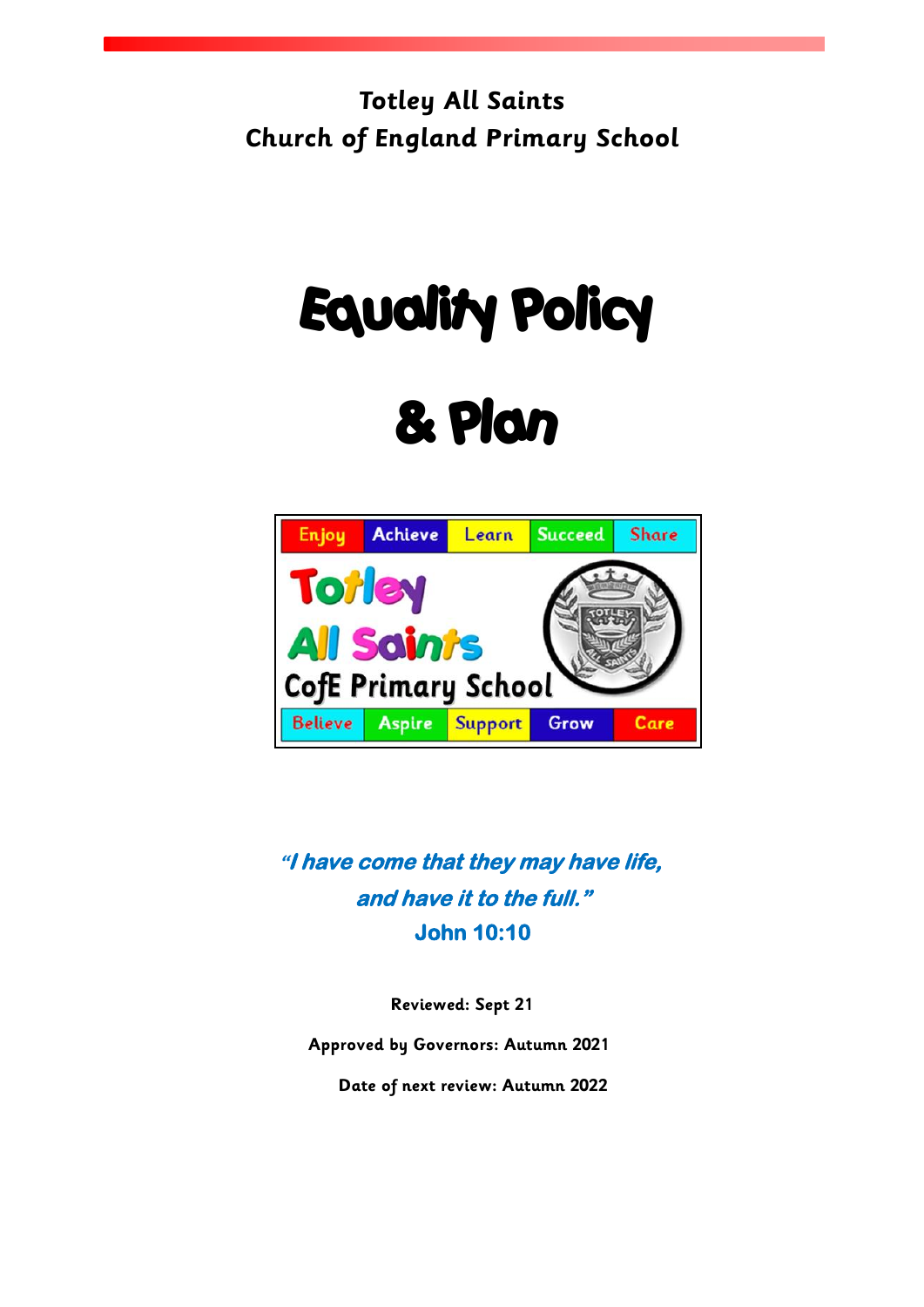## Equality Policy & Plan



## **1.Introduction**

At Totley All Saints, we aim to provide a caring environment where every child can thrive and is supported to achieve their unique & amazing potential as a child of God. In our school, this means that we are committed to ensuring equality of education and opportunity for all pupils, staff, parents and carers irrespective of race, gender, disability, faith or religion or socio-economic background. We aim to develop a culture of inclusion and diversity in which all those connected to the school feel proud of their identity and able to participate fully in school life.

The achievement of pupils is monitored by race, gender and disability and we use this data to support pupils, raise standards and ensure inclusive teaching. We tackle discrimination by the positive promotion of equality, challenging bullying and stereotypes and creating an environment which champions respect for all. At Totley All Saints, we believe that diversity is a strength, which should be respected and celebrated by all those who learn, teach and visit here.

## **2.Policy & Practice**

As well as the specific actions set out as part of this plan, our school operates equality of opportunity in its day to day practice through the following means as described below.

#### **Teaching and Learning**

At Totley All Saints, we aim to provide all of our pupils with the opportunity to succeed, and to reach the highest level of personal achievement. To do this, we:

- Use contextual data to improve the ways in which we provide support to individuals
- and groups of pupils;
- Monitor achievement data by ethnicity, gender and disability and action any gaps;
- Take account of the achievement of all pupils when planning for future learning and
- setting challenging targets;
- Ensure equality of access for all pupils and prepare them for life in a diverse society;
- Use materials that reflect the diversity of the school, population and local community
- in terms of race, gender and disability, without stereotyping;
- Promote attitudes and values that will challenge racist and other discriminatory
- behaviour or prejudice;
- Provide opportunities for pupils to appreciate their own culture and celebrate the
- diversity of other cultures;
- Seek to involve all parents in supporting their child's education;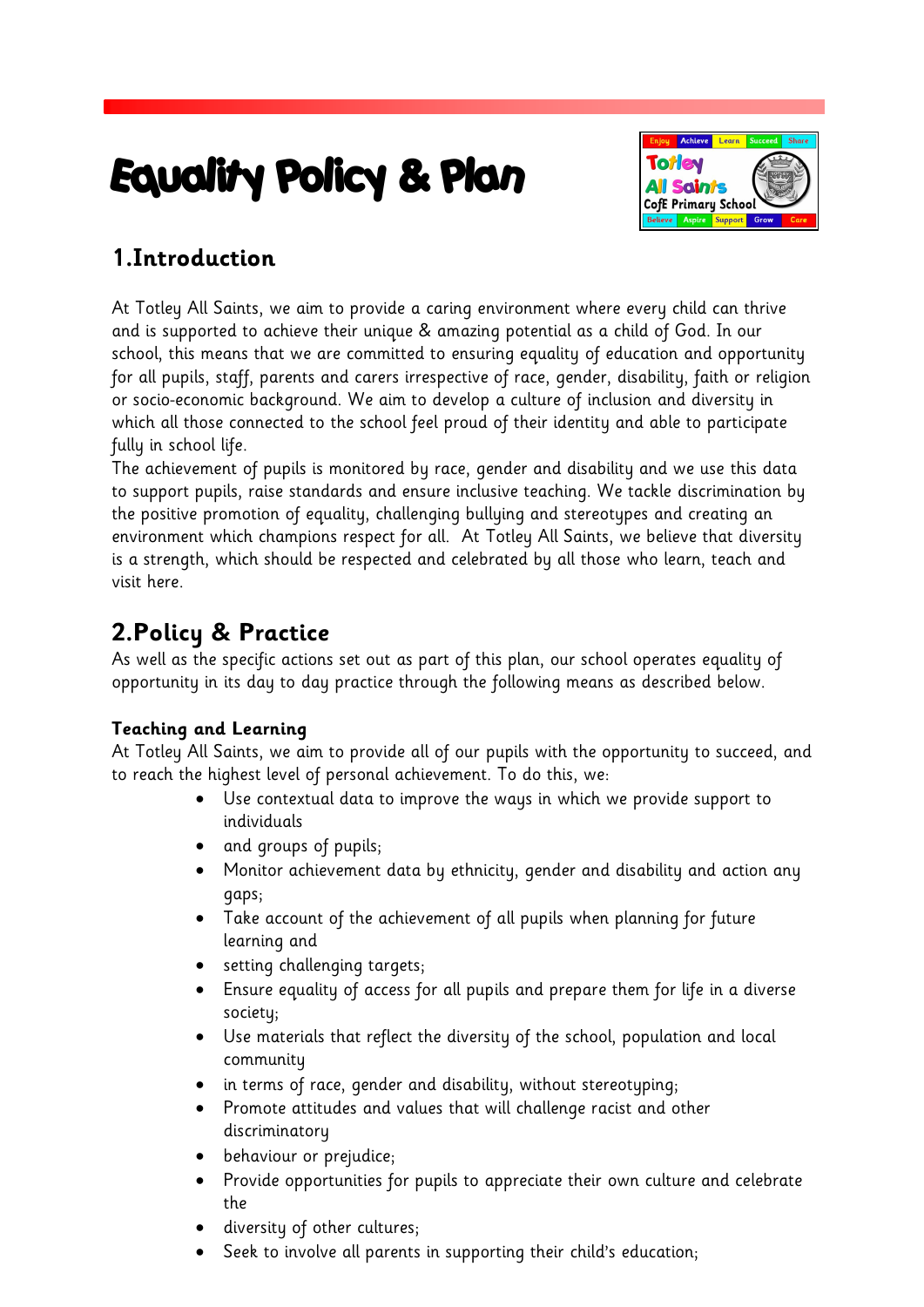- Encourage classroom and staffroom discussion of equality issues which reflect on
- social stereotypes, expectations and the impact on learning;
- Include teaching and classroom-based approaches appropriate for the whole school
- population, which are inclusive and reflective of our pupils.

#### **Admissions and Exclusions**

At Totley All Saints, our admissions arrangements are fair and transparent and do not discriminate on race, gender, disability or socio-economic factors. Admissions to the school are ranked by governors according to the set criteria set out in our Admissions Policy before going back to the Local Authority for their final allocation.

Exclusions will always be based on our Behaviour Policy & are closely monitored to ensure that our decisions are made fairly in order to be entirely in line with our commitment to equality.

## **3.Equal Opportunities for Staff**

At Totley All Saints, we are committed to the principle of equal opportunities and the monitoring and active promotion of equality in all aspects of staffing and employment. All staff appointments and promotions are made on the basis of merit and ability and in compliance with the law. However, we are also mindful to ensure that, wherever possible, the staffing of the school reflects the diversity of our community.

#### **Employer Duties**

As an employer, we ensure that we eliminate discrimination and harassment in our employment practice and actively promote equality across all groups within our workforce. Equality aspects such as: gender, race, disability, sexual orientation, gender re-assignment and religion, are considered when appointing staff and particularly when allocating responsibilities or re-evaluating staff structures, to ensure that decisions are free of discrimination.

Actions to ensure this commitment is met include:

- Monitoring recruitment and retention including bullying and harassment of staff;
- Continued professional development opportunities for all staff;
- Senior Leadership Team support to ensure equality of opportunity for all.

## **4.Equality and the Law**

The equality objectives set out below address our duties under current equality legislation, up to and including the Equality Act, 2010. The action plan at the end of this Equality Plan outlines the actions that we take in our school to meet the general duties detailed below.

#### **Race Equality**

This section of the plan reflects the general and specific duties of schools as detailed in The Race Relations Act, 1976 and as amended by The Race Relations (Amendment) Act 2000. The General Race Equality Duty requires us to have due regard to the need to:

- Eliminate racial discrimination;
- Promote equality of opportunity;
- Promote good relations between people of different racial groups.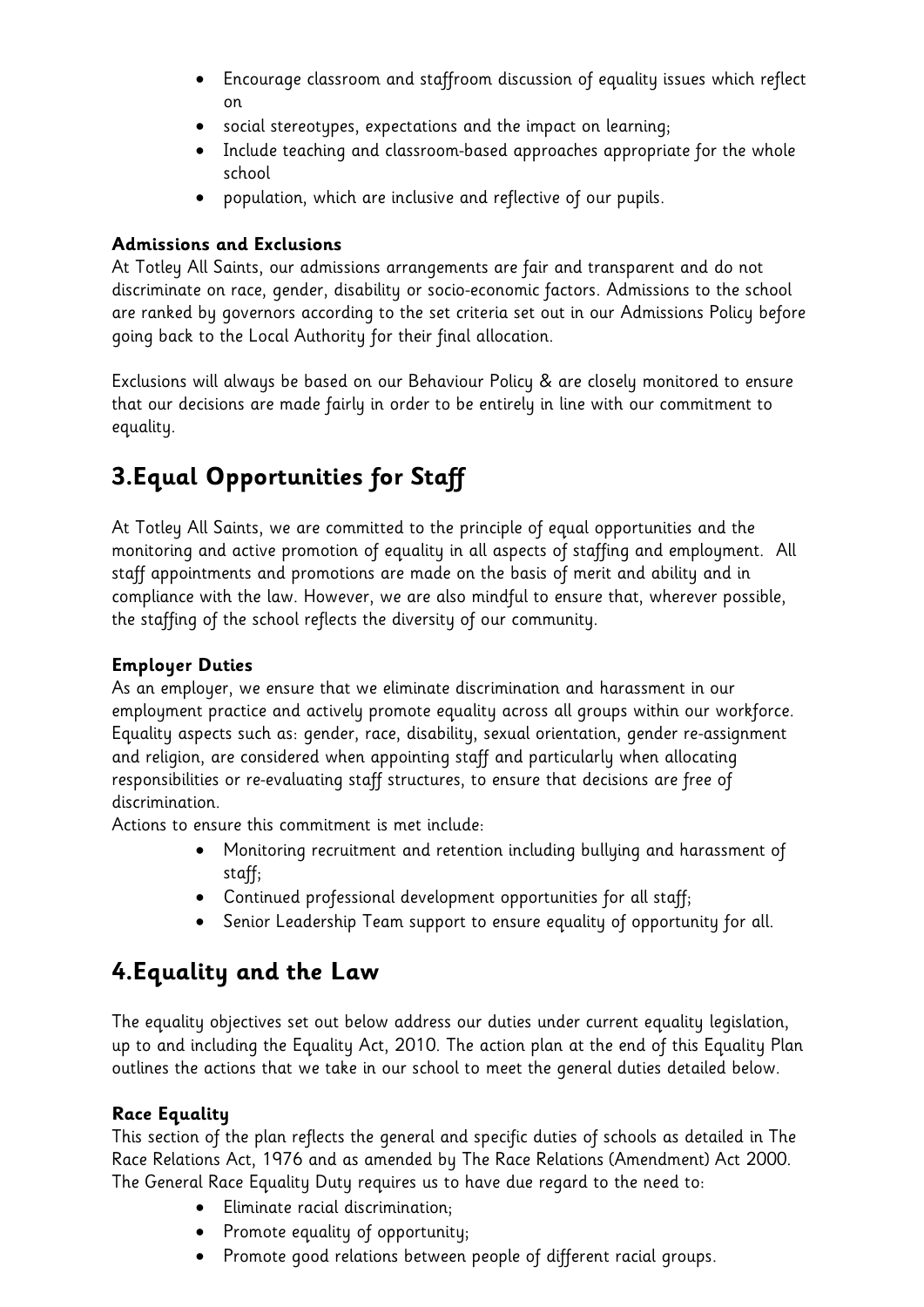Under our specific duty we will:

- Prepare an Equality Plan which includes our written policy for race equality;
- Assess the impact of our policies, including this Plan, on pupils, staff and parents by ethnicity including, in particular, the achievement levels of these pupils;
- Monitor the impact our plans and policies have on such pupils, staff and parents
- towards raising the achievement of minority ethnic groups.

#### **Disability**

This section should be read in conjunction with our Special Educational Needs Policy.

#### Definition of Disability:

The Disability Discrimination Act 2005 (DDA) defines a disabled person as someone who has 'a physical or mental impairment which has a substantial or long-term adverse effect on his or her ability to carry out normal day-to-day activities'. The DDA 2005, also extends the definition of disability to people with HIV, multiple sclerosis and some forms of cancer whereby sufferers experience long-term and substantial adverse effect on their activities plus individuals with some mental illnesses which can demonstrate a long-term and substantial impact on their ability to carry out normal day-to-day activities.

#### Legal Duties:

The Disability Discrimination Act 2005, placed a general duty on schools, requiring them to have due regard for the following when carrying out and delivering services:

- Promoting equality of opportunity between disabled people and other people;
- Eliminating discrimination and harassment of disabled people that is related to their disability;
- Promoting positive attitudes towards disabled people;
- Encouraging participation in public life by disabled people;
- Taking steps to meet disabled people's needs, even if this requires more favourable
- treatment.

Under our specific duty we will:

- Prepare and publish an Equality Plan which covers the requirements for a Disability Equality Scheme identifying our disability equality goals and actions to meet them;
- Review and revise this Scheme every three years.

#### **Gender Equality**

The Gender Equality Duty 2006, places a general and specific duty on schools to eliminate unlawful discrimination and harassment on the grounds of gender and to promote equality of opportunity between female and male pupils and between women and men and transgender people. Under our general duty we will actively seek to:

- Eliminate unlawful discrimination and harassment on grounds of sex and gender reassignment;
- Promote equality between men and women.

Under our specific duty we will: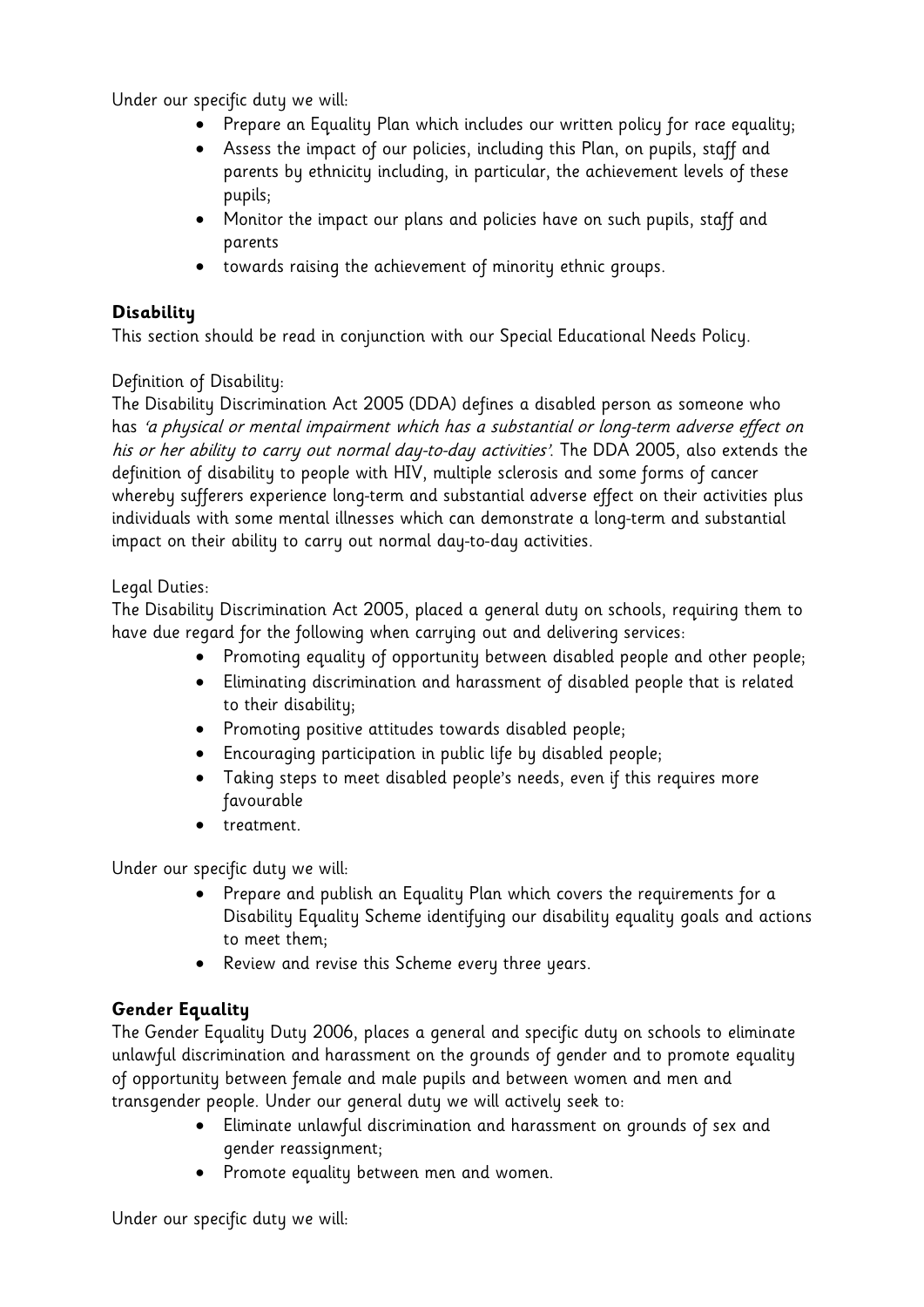- Prepare and publish an Equality Plan which covers the requirements for a Gender Equality Scheme identifying our gender equality goals and actions to meet them;
- Review and revise this Scheme every three years.

#### **Sexual Orientation**

The Equality Act 2006, made provision for regulations to be introduced to extend protection against discrimination on grounds of religion or belief to sexual orientation. The Equality Act (Sexual Orientation) Regulations came into force on 30 April 2007, and makes discrimination unlawful in the area of goods, facilities and services on grounds of sexual orientation. For schools this means admissions, benefits and services for pupils and treatment of pupils.

#### **Community Cohesion**

The Education and Inspections Act 2006, inserted a new section 21(5) to the Education Act 2002, introducing a duty on the governing bodies of state schools to promote community cohesion. Community cohesion encompasses promoting good relations between pupils from different races, faiths/beliefs and socio-economic backgrounds. The duty came into force on 1 September 2007.

## **5. Consultation and Involvement**

It is a requirement that the development of this plan and the actions within it have been informed by the input of staff, pupils and parents and carers. We have achieved this by using the following to shape the plan:

- Feedback from parent questionnaires and parents' evenings;
- Input from staff surveys, PDMs & discussions;
- Feedback from the School Council, PSHE lessons, whole school surveys on children's attitudes to self and school;
- Issues raised in annual reviews or reviews of progress as part of the SEN cycle of support, education health care plans, mentoring and support;
- Feedback at Governing body meetings.

## **6. Roles and Responsibilities**

The role of governors in upholding our Equality Policy & Plan is as follows:

- The governing body has set out its commitment to equal opportunities in this plan and it will continue to do all it can to ensure that the school is fully inclusive to pupils, and responsive to their needs based on race, gender and disability.
- The governing body seeks to ensure that people are not discriminated against when applying for jobs at our school on grounds of race, gender or disability.
- The governors take all reasonable steps to ensure that the school environment gives access to people with disabilities, and also strive to make school communications as inclusive as possible for parents, carers and pupils.
- The governors welcome all applications to join the school, whatever a child's socioeconomic background, race, gender or disability.
- The governing body ensures that no child is discriminated against whilst in our school on account of their race, sex or disability.

The role of the Executive Headteacher & Head of School in upholding our Equality Policy & Plan is as follows: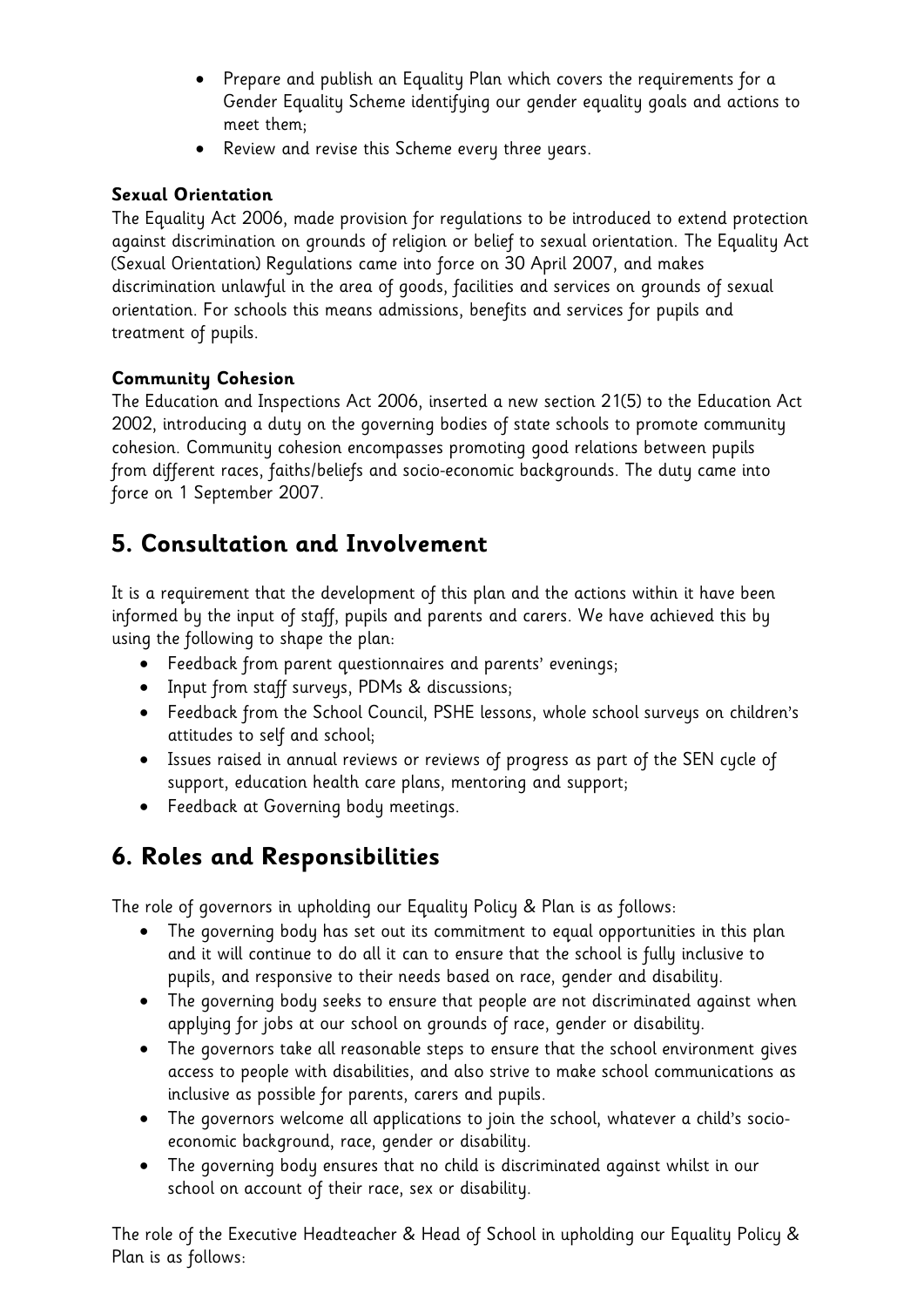- It is their role to implement the school's Equality Plan and they are supported by the governing body in doing so.
- It is their role to ensure that all staff are aware of the Equality Plan and that teachers apply these guidelines fairly in all situations.
- They ensure that all appointments panels give due regard to this plan, so that no-one is discriminated against when it comes to employment or training opportunities.
- They promote the principle of equal opportunity when developing the curriculum, and promote respect for other people and equal opportunities to participate in all aspects of school life.
- They treat all incidents of unfair treatment and any incidents of bullying or discrimination, including racist incidents, with due seriousness.

The role of all staff (teaching and non-teaching) in upholding our Equality Policy & Plan is as follows:

- All staff will ensure that all pupils are treated fairly, equally and with respect, and will maintain awareness of the school's Equality Plan.
- All staff will strive to provide material that gives positive images based on race, gender and disability, and challenges stereotypical images.
- All staff will challenge any incidents of prejudice, racism or homophobia, and record any incidents, drawing them to the attention of the headteacher.
- Teachers will support the work of ancillary or support staff and encourage them to intervene in a positive way against any discriminatory incidents.

## **7. Tackling Discrimination**

At Totley All Saints, harassment on account of race, gender, disability or sexual orientation is unacceptable and is not tolerated within our school environment.

All staff are expected to deal with any discriminatory incidents that may occur. They are expected to know how to identify and challenge prejudice and stereotyping and to support the full range of diverse needs according to a pupil's individual circumstances. Racist and homophobic incidents and other incidents of harassment or bullying are dealt with by the member of staff present, escalating to a class teacher then senior leader. All incidents are reported to the Executive Headteacher and racist incidents are reported to the governing body on a termly basis.

#### **What is a discriminatory incident?**

Harassment on grounds of race, gender, disability, sexual orientation or other factors such as socio-economic status, can take many forms including verbal or physical abuse, name calling, exclusion from groups and games, unwanted looks or comments, jokes and graffiti.

A racist incident is defined by the Stephen Lawrence Inquiry Report (1999) as: 'any incident which is perceived to be racist by the victim or any other person'.

Types of discriminatory incidents that can occur are:

- Physical assault against a person or group because of their colour, ethnicity, nationality, disability, sexual orientation or gender;
- Use of derogatory names, insults and jokes;
- Racist, sexist, homophobic or discriminatory graffiti;
- Provocative behaviour such as wearing racist, sexist, homophobic or discriminatory badges or insignia;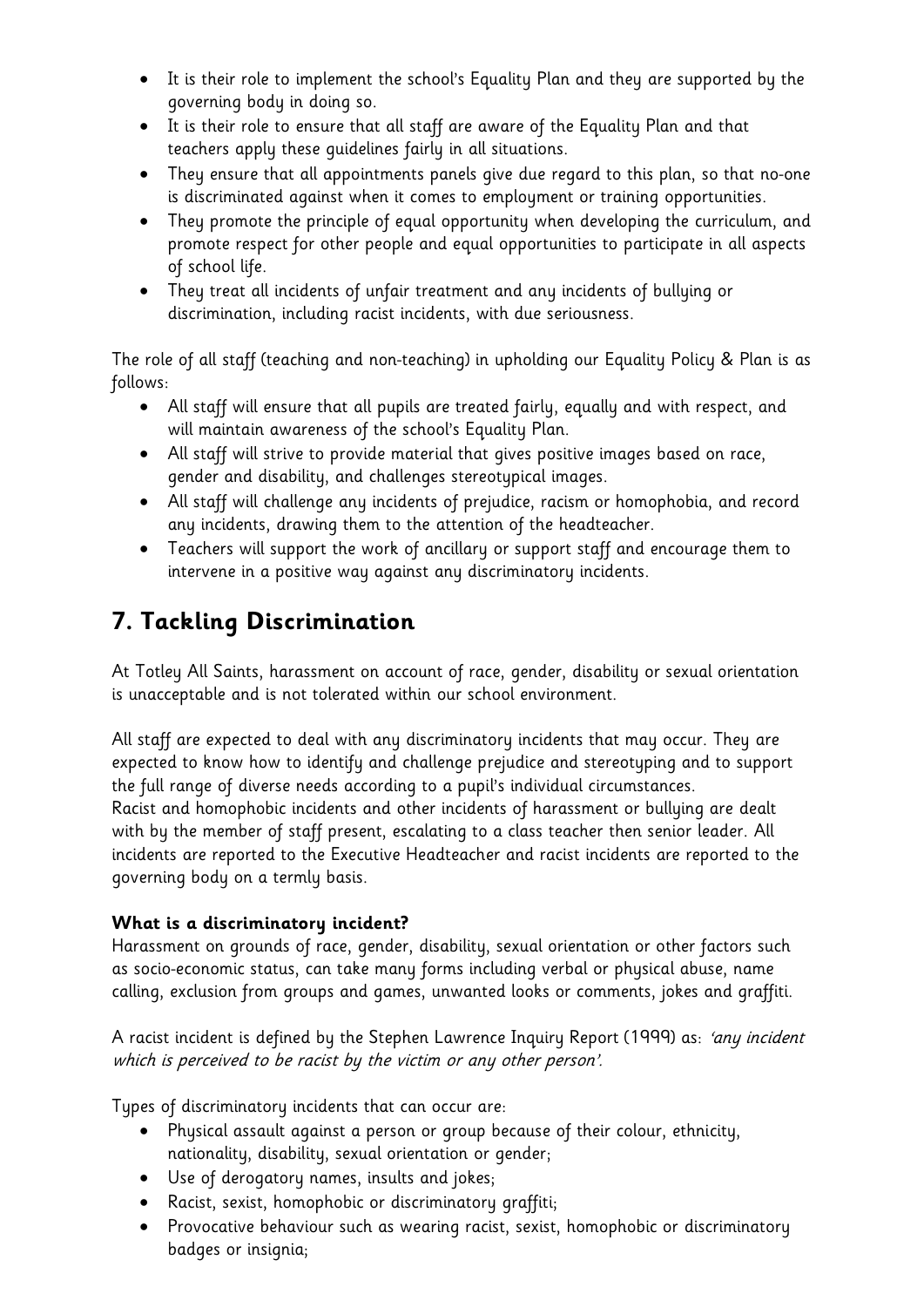- Bringing discriminatory material into school;
- Verbal abuse and threats;
- Incitement of others to discriminate or bully due to victim's race, disability, gender or sexual orientation;
- Discriminatory comments in the course of discussion;
- Attempts to recruit others to discriminatory organisations and groups;
- Ridicule of an individual for difference e.g. food, music, religion, dress etc;
- Refusal to co-operate with other people on grounds of race, gender, disability or sexual orientation.

#### **Responding to and Reporting Incidents**

It should be clear to pupils and staff how they report incidents. All staff, teaching and nonteaching, should view dealing with incidents as vital to the well-being of the whole school.

Our procedure for responding and reporting incidents is outlined below:



### **8. Review of progress and Impact**

The Plan has been agreed by our Governing Body. We have a rolling programme for reviewing our school policies and their impact. In line with legislative requirements, we will review progress against our Equality Policy & Plan annually & fully review on a three-year cycle.

We make regular assessments of pupils' learning and use this information to track pupil progress. As part of this process, we regularly monitor achievement by ethnicity, gender and disability, to ensure that all groups of pupils are making the best possible progress, and take appropriate action to address any gaps.

### **9. Publishing the Plan**

In order to meet the statutory requirements to publish a Disability Equality Scheme and Gender Equality Scheme, we will: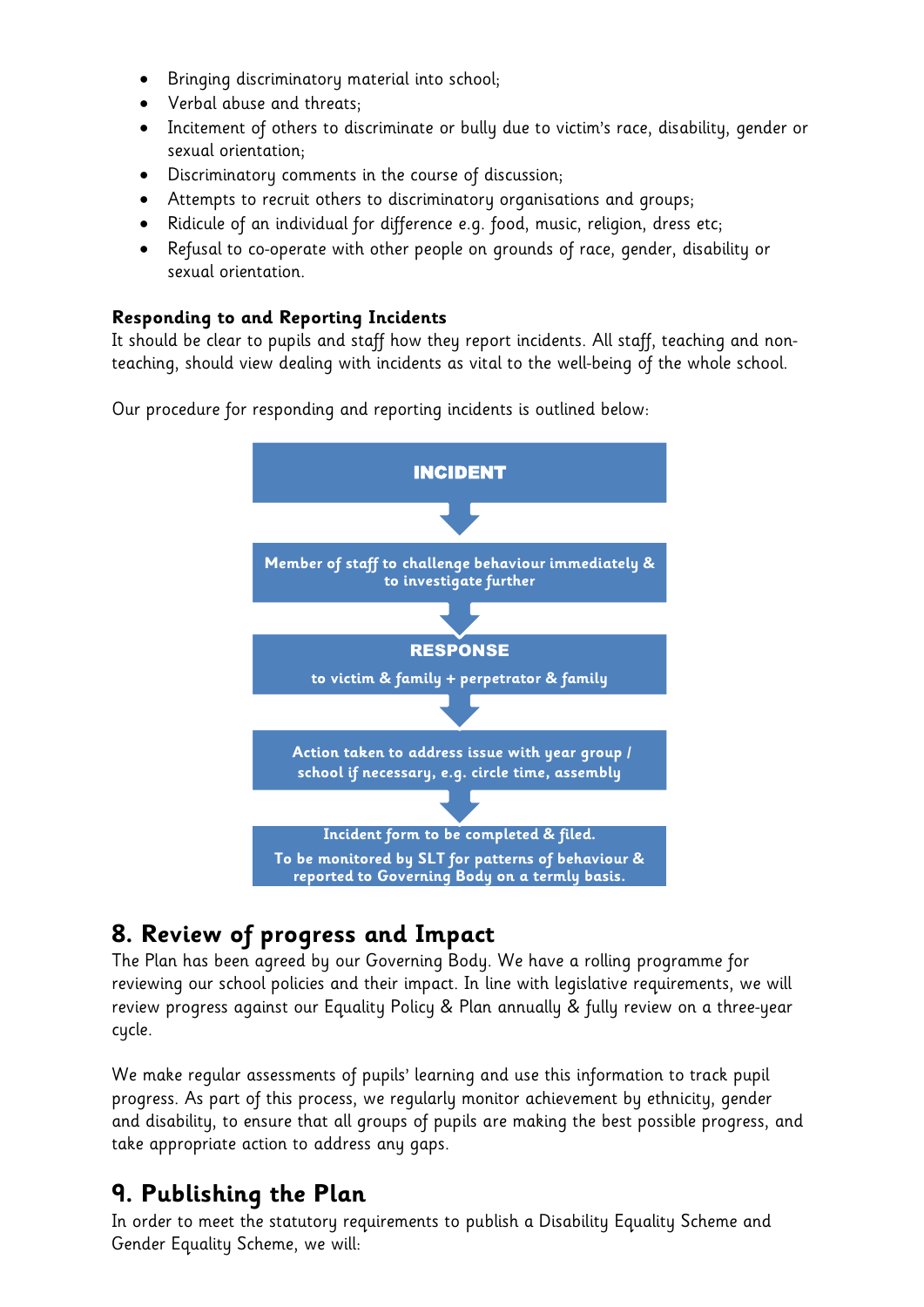- Publish our Equality Policy & Plan on our school website;
- Raise awareness of the plan through the school newsletter, assemblies, PDMs and other communications;
- Make sure hard copies are available on request

## **10. Equality Action Plan**

| <b>Equality</b><br><b>Strand</b> | ------<br><b>Action</b>                                                                                                                                                                                                                                                                                                                                                                                                                                                                                                                                           | Monitoring                                                                                                                                       | <b>Who</b>                                                  | <b>When</b>                           | <b>Success Criteria</b>                                                                                                                                                                                                                                         |
|----------------------------------|-------------------------------------------------------------------------------------------------------------------------------------------------------------------------------------------------------------------------------------------------------------------------------------------------------------------------------------------------------------------------------------------------------------------------------------------------------------------------------------------------------------------------------------------------------------------|--------------------------------------------------------------------------------------------------------------------------------------------------|-------------------------------------------------------------|---------------------------------------|-----------------------------------------------------------------------------------------------------------------------------------------------------------------------------------------------------------------------------------------------------------------|
| All                              | <b>Promotion of Equality Plan:</b><br>Publish and promote the Equality Plan through the<br>school website, newsletter, PDMs for staff &<br>governors' meetings.                                                                                                                                                                                                                                                                                                                                                                                                   | Website<br>Newsletter<br>PDM minutes<br>Governor minutes                                                                                         | <b>SLT</b><br>Governors                                     | Annually<br>$-$ Aut                   | All parents, staff<br>and governors are<br>aware of the plan<br>& issues<br>surrounding<br>equality which<br>affects behaviour.                                                                                                                                 |
| All                              | <b>Identification of Issues:</b><br>Carry out a termly analysis of pupil achievement<br>by gender, race, background & disability.<br>Carry out an annual ASP data analysis with<br>comparisons against national data for different<br>groups of children.<br>Hold termly Pupil Progress Meetings with staff &<br>SLT to discuss each child's progress & attainment.<br>Take action on any trends or patterns in the data<br>which require additional support for pupils<br>including whole school action plans for<br>improvement as well as class interventions. | Termly data<br>Action plans<br>Intervention /<br>Provision Maps<br>One Page Profiles<br>MAGT records<br><b>Improving Pupil</b><br>Progress Plans | $EHT - KS$<br>+ class<br>teachers                           | Termly                                | Termly analysis of<br>data identifies<br>issues for different<br>pupil groups which<br>are then remedied<br>through targeted<br>intervention &<br>action planning.<br>Gaps narrow<br>between groups<br>resulting in<br>outstanding<br>attainment &<br>progress. |
| All                              | All children thrive, aspire & reach their full<br>potential.<br>See Pupil Premium Action Plan<br>Hold an annual Aspire Day & try to include<br>professionals from diverse backgrounds.<br>Monitor attendance at extra-curricular &<br>MAGT programmes to ensure representation<br>which reflects the school population in terms<br>of race and gender.<br>Monitor the makeup of the School Council,<br>roles & responsibilities to ensure that they<br>reflect the diversity of our school community.                                                             | Pupil Premium<br><b>Action Plan</b><br>Aspire Day<br>Timetable<br>Extra-curricular<br>attendance lists<br>MAGT programmes                        | <b>SLT</b>                                                  | Termly<br>Spring<br>Aspire<br>Day     | All children thrive,<br>aspire & reach their<br>full potential<br>regardless of their<br>gender, race,<br>background &<br>disability.                                                                                                                           |
| All                              | Our Curriculum Promotes Equality<br>Design our curriculum so that it:<br>promotes role models & heroes that<br>our children can positively identify<br>with;<br>reflects our diversity as a school;<br>ensures respect for all others<br>regardless of race, gender and<br>disability.                                                                                                                                                                                                                                                                            | Curriculum<br>overview<br>Class Curriculum<br>long term plans<br>Assembly Cycle<br>Displays<br>Behaviour reports                                 | <b>SLT</b><br>Curriculum<br>Subject<br>Leaders<br>Governors | Termly &<br>end of<br>year<br>reviews | Our children<br>appreciate, respect<br>& celebrate<br>diversity. They<br>know how we are<br>different & what<br>unites us. All<br>children thrive,<br>aspire & reach their<br>full potential.                                                                   |
| All                              | Our Displays Promote Equality<br>Ensure that our displays around school<br>corridors & classrooms:<br>promote role models & heroes that our<br>children can positively identify with;<br>reflect our diversity as a school;<br>ensure respect for all others regardless<br>of race, gender and disability.                                                                                                                                                                                                                                                        | Displays                                                                                                                                         | All staff                                                   | Termly &<br>end of<br>year<br>reviews | Greater diversity is<br>reflected as part of<br>our school displays<br>so that our children<br>appreciate, respect<br>& celebrate<br>diversity. They<br>know how we are<br>different & what                                                                     |